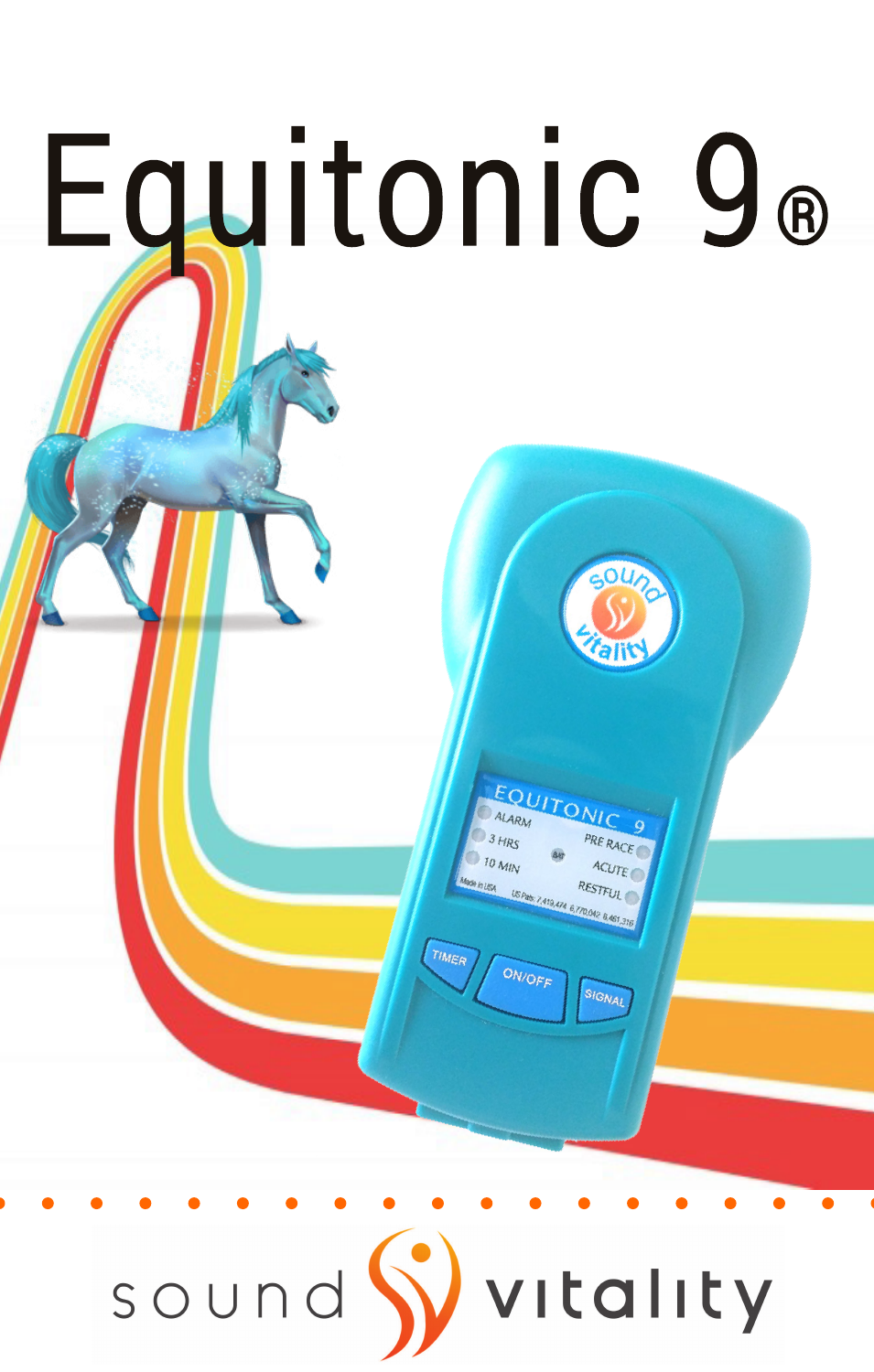#### **Benefits**

**The Equitonic 9 dispenses safe, ultra-low sound wave frequencies that penetrate the deepest layers of the body's tissue to dissolve cellular trauma and speed up the natural healing process.**

#### **Benefits**

- **• Promotes calm and clarity • Decreases recovery time from inflammation and surgery • Increases hyaluronic acid production • Enhances sleep quality and relaxation • Provides relief from chronic pain and stress**
	- **• Heightens athletic performance**

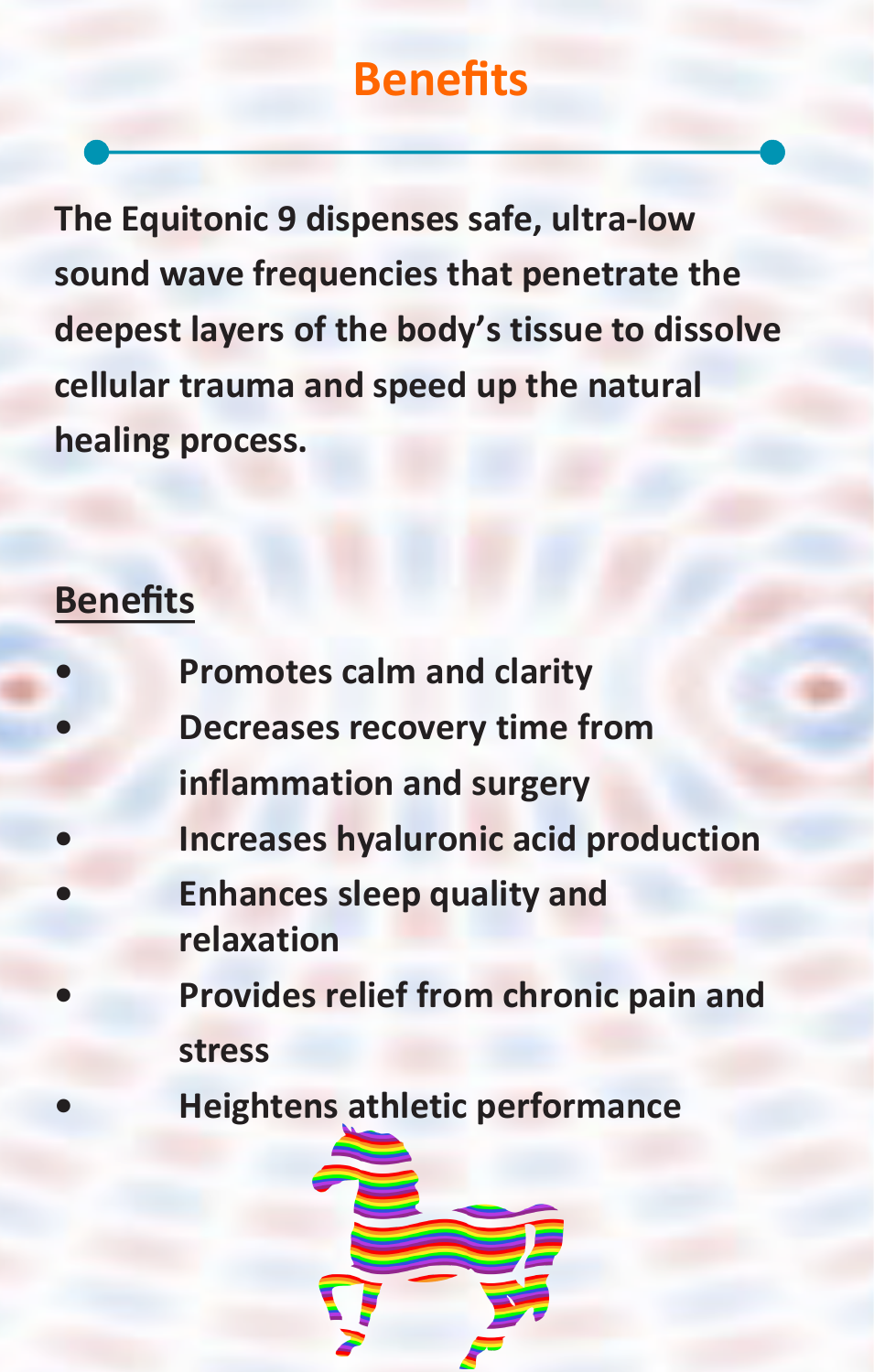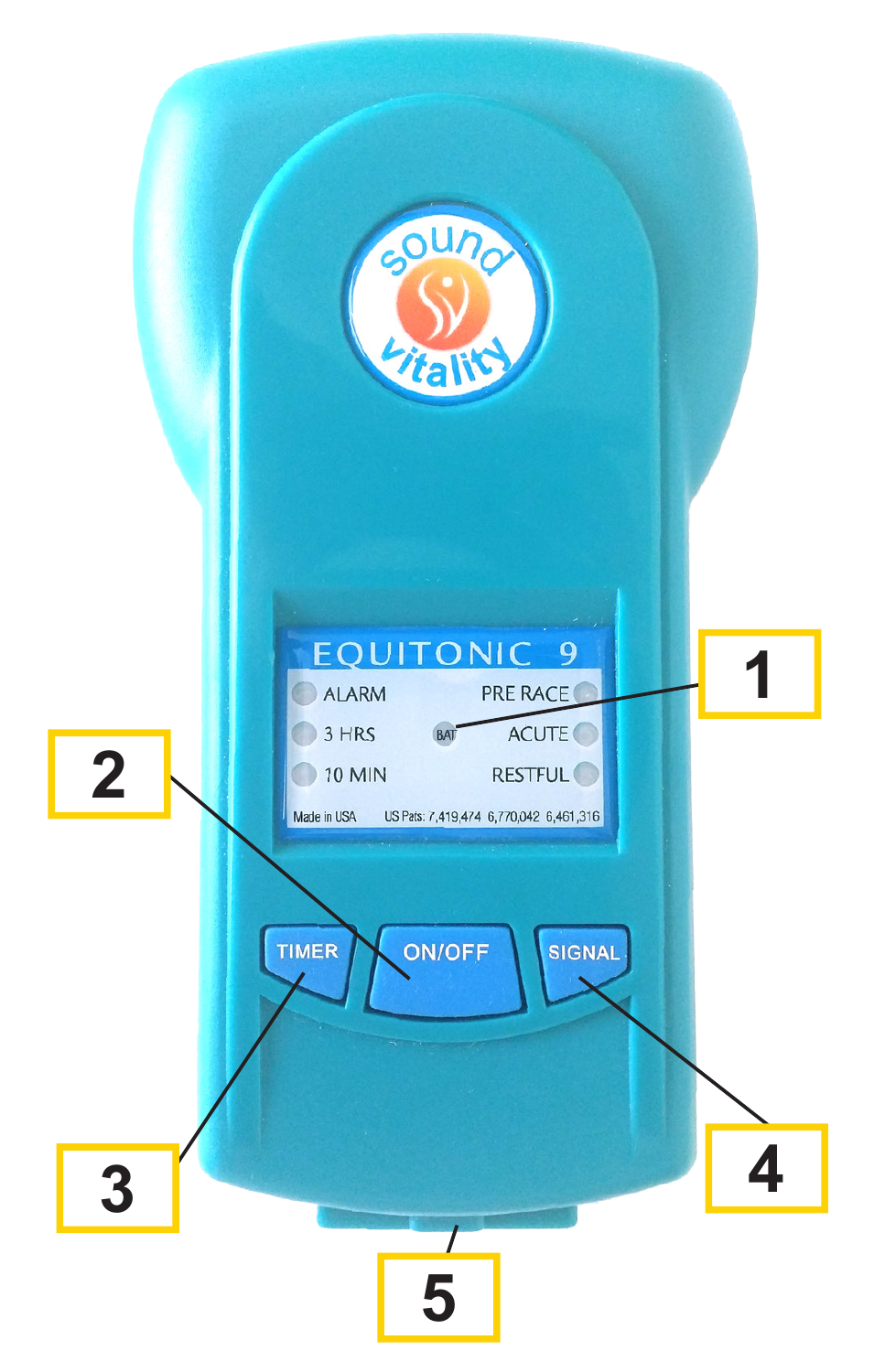#### **Equitonic 9® Basic Operation**

- **1. Charging—When you need to charge the Equitonic 9 (E-9), and whenever the red LED (1) blinks (indicating the battery is low).**
- **2. Plug the charger into any socket (100-240V) and into the E-9 at point (5) for 1.5 hours for a full charge, which will provide up to 45 hours of operation. The red LED will turn to yellow then green when fully charged.**
- **3. ON/OFF—Hold down the middle button (2) for 1 second to switch the E-9 ON or OFF.**
- **4. Timer—To select the desired timer function, push the left button (3) repeatedly until you find the desired setting:**

**10 Minute Light ON = Unit stops after 10 minutes**

**3 Hour Light ON = Unit on for 3 hours, off for 3 hours, then repeats** 

**Alarm Light ON = Beep will sound after 10 minutes**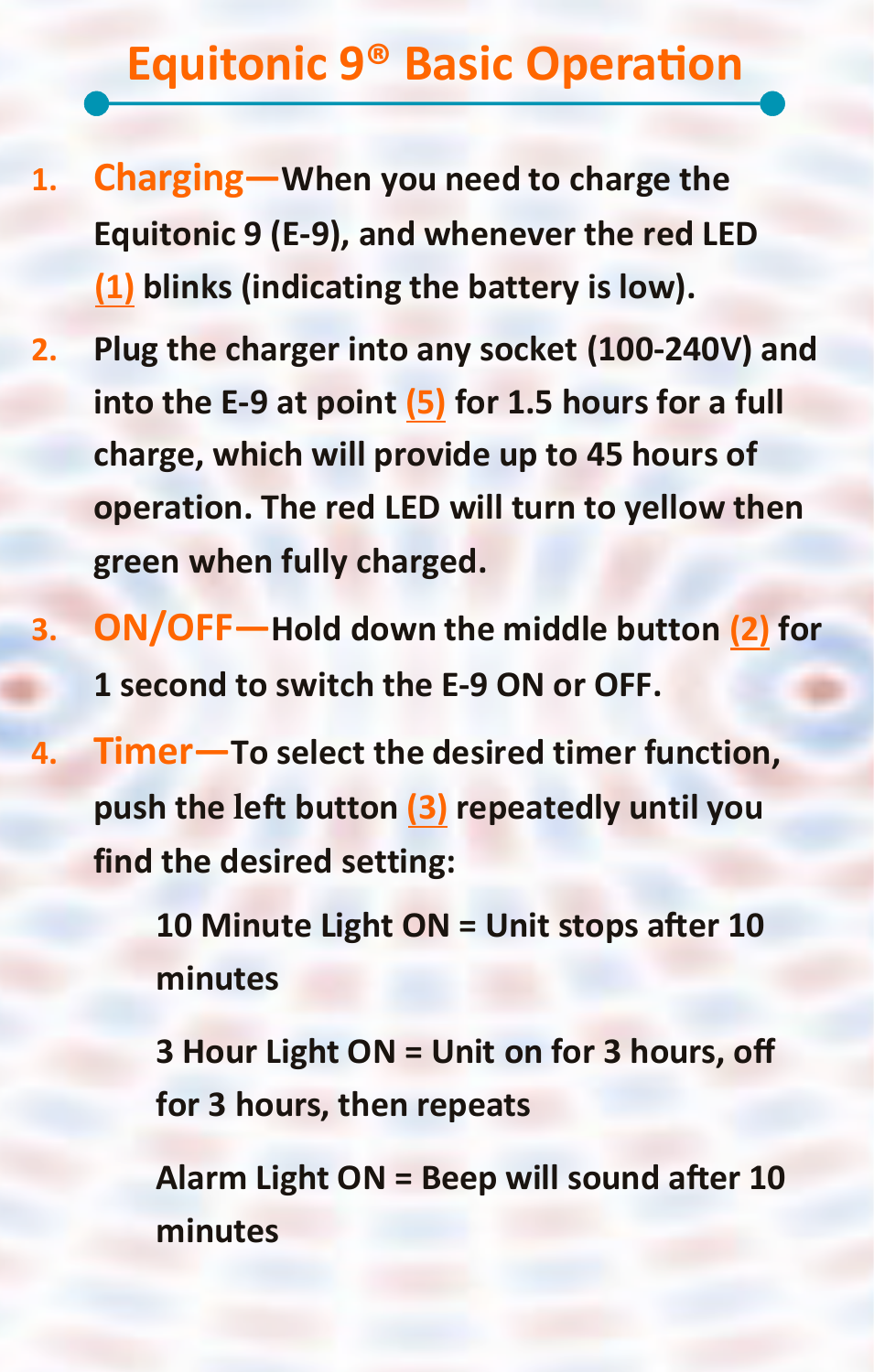5. **Signals—To select between the three signals (4), press the right button until the desired light illuminates.**

**Basic Treatment Guidelines—Apply the E-9 to the whole body from head to hoof, focusing on points of pain or injury, stopping for several seconds on points, circling around joints and sore spots. The RESTFUL signal can also be applied by fixing it to the stall 5 to 10 feet away from the horse on the 3 Hr setting with the charger plugged in. The deep penetrating waves in all signals will work through blankets and casts, and the E-9 can be used over metal without risk of heating. If the signal seems too strong, especially at the beginning of the treatment, just move the E-9 a few inches to several feet away from the horse until you observe a relaxing effect, then approach slowly.**

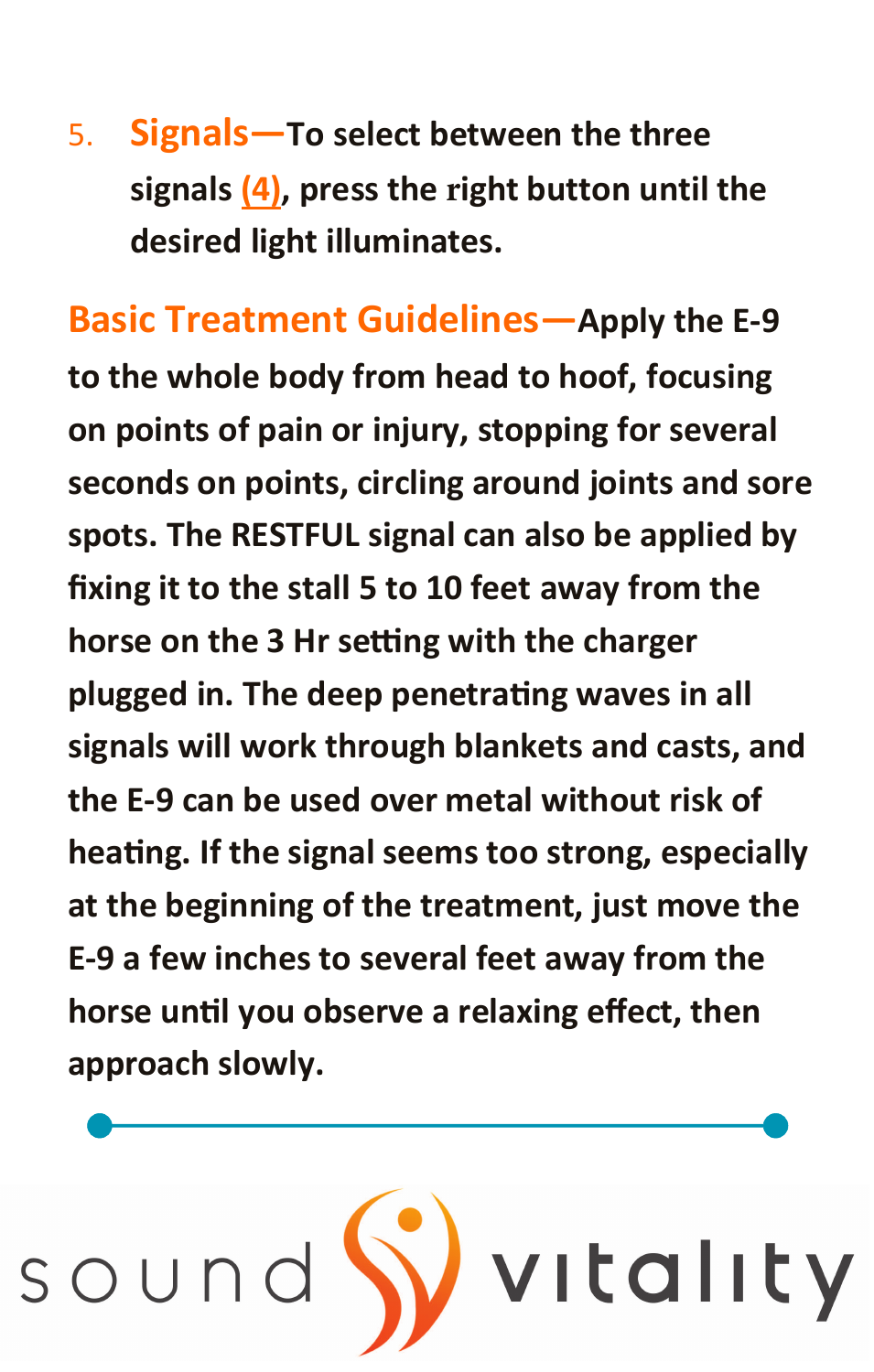### **Signal Description**

**RESTFUL—The Restful signal is for overworked horses to help relax and speed recovery of muscles, bones, and joints. It is also used to calm agitation or nervousness. Apply the E-9 to the body or mount to the stall wall or ceiling projecting toward the middle of the stall, and set it for the 3 Hr on/3 Hr off setting. Leave it on for a few days (batteries) or weeks (charger). This is very time-efficient therapy.**

**ACUTE—Apply E-9 to any issue. Start a few feet away to dissipate static tension. As the horse gets sleepy, apply to areas of pain or injury. Keep it moving, follow nerves and meridians, and circle around organs, pains, and joints. For colic, start near the head, follow the back, and gradually approach the belly. Apply to the belly. Go slow, expect results. For emotional issues like cribbing, nervousness, and weaving, etc., apply as above. Like a boil, the emotional issues may come to a head and release. Go slowly and follow what the horse may seem to enjoy.**

**PRE RACE—The Pre Race signal brings the horse to a state of calm, clear, and focused awareness. Approximately 30 to 45 minutes before the race, apply for 10 to 15 minutes (this will replace neurotic energy with inspired energy).**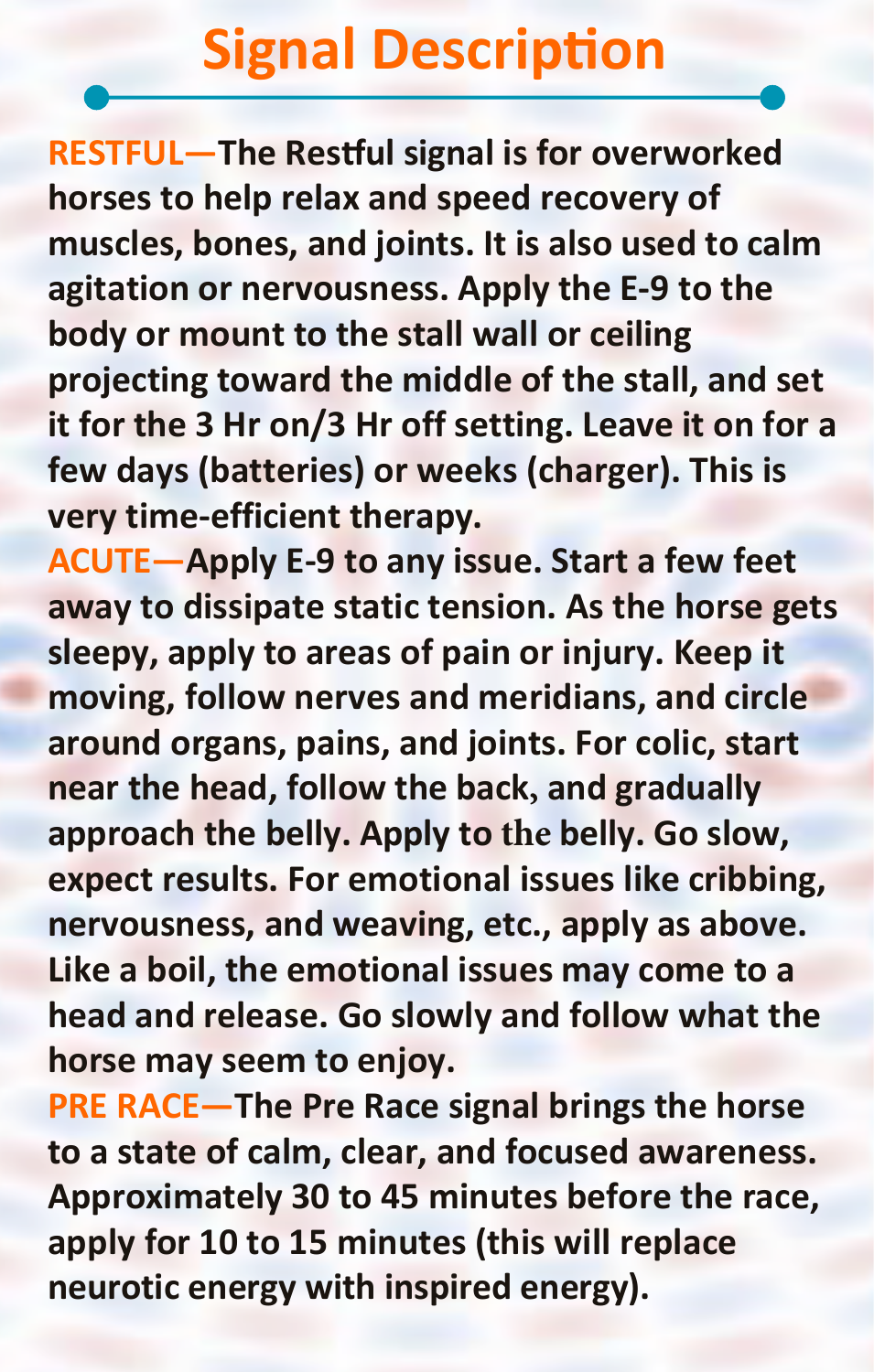## Frequently Asked Questions

**-Can I use the Equitonic 9 too much?** *No, you can use the unit for as long as you like without any adverse affects.*

**-Does the unit have to be touching the horse to be effective?** *No, the unit can be effective up to 20 feet away.*

**-How does Equitonic Therapy alleviate pain?** *Equitonic Therapy alleviates pain by reducing cellular trauma. Specifically, the therapy works by calming inflamed cells so they devote their energy and resources to healing rather than producing painful and often disruptive inflammation.*

**-What if I don't see immediate results?** *Equitonic Therapy provides effective relief for most horses. Some experience instant relief, yet others experience results over a longer period of time-especially if their illness or injury has been cumulative or they have been dealing with chronic pain.*